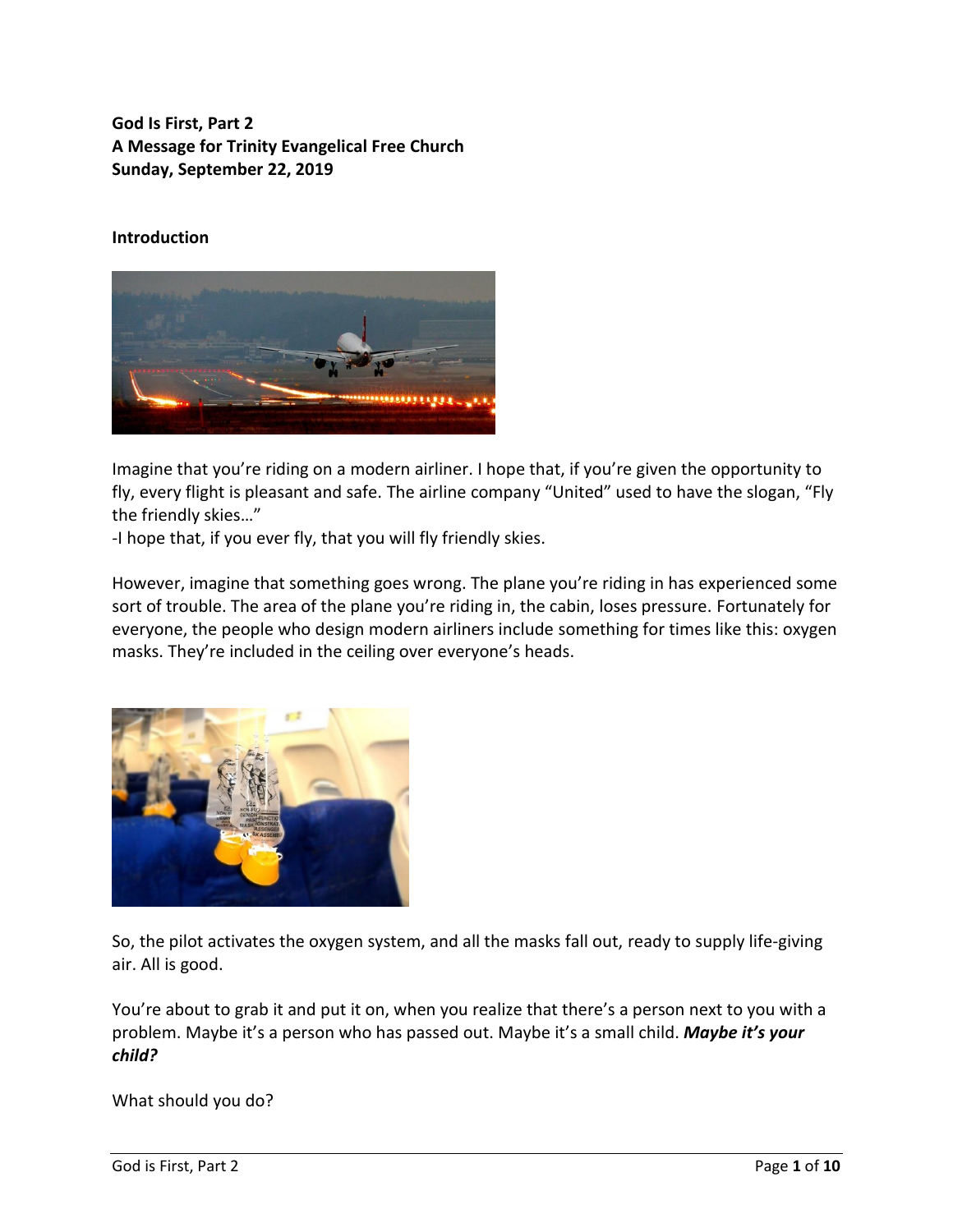Perhaps you should put the welfare of others before yourself, and help the person next to you? Then, and only then, would you put the mask on yourself. *You want to be a good person, right?*

Well, it turns out that, not only have the designers thought about this, but the airline companies have given it some thought as well. If you've ever ridden on a modern airliner, you know that you're supposed to put the mask on yourself first, and then help the people around you. That way, you stay awake and alert so that you can help others, rather than risk passing out yourself and possibly get in the way of help for others. This message is repeated at the beginning of every commercial airline flight

## Every flight.

There's a story about an airliner pilot that got a little bored giving the same message over and over again. So, one day, he gave the instructions this way: "In the unlikely event that the cabin loses air-pressure, oxygen masks will come down from the ceiling. If you are traveling with a child, put the mask on yourself first, then your child. If you are traveling with more than one child, decide in advance which one you love the most…"

I'm not sure how long he lasted with that airline company.

Life presents a surprising amount of times when you must make a choice between two options. In some cases, you're going to do both, but which one goes first? In other cases, you can only do one. In either case, which action is more important? How do we decide?

Previously, we began our series, "Life Answers In Genesis" by talking about things that we learn from the first sentence of the Bible. The first thing we learned is that *God is first*. We talked about what this means to the world. Today, we'll talk about what it means to us as individuals, and to us as a church.

Our discussion will have three parts:

- I. Review from "God Is First Part One".
- II. We know that God is first what does that mean for us and our church?
- III. Why is putting God first sometimes hard?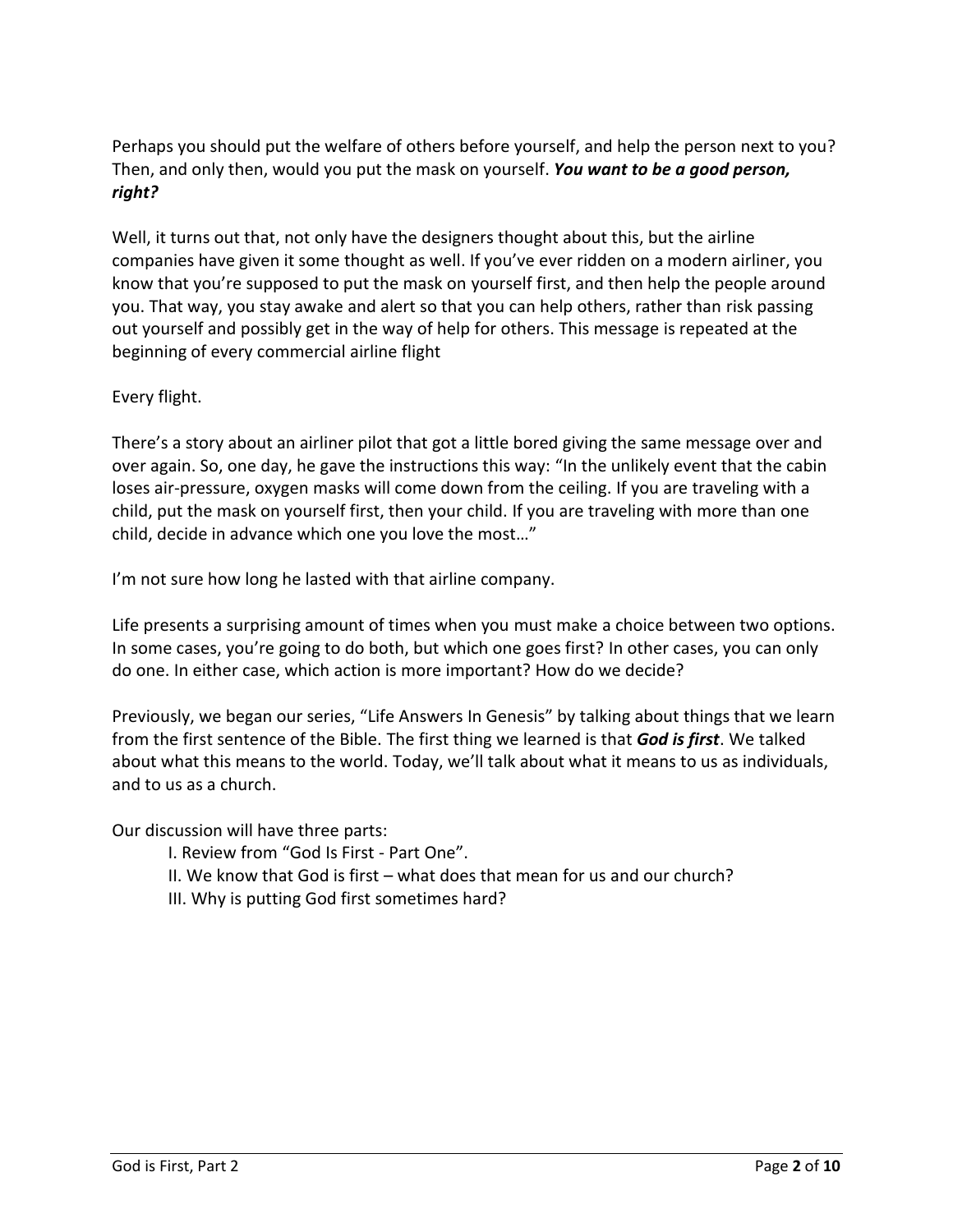## **I. Review from Part One.**

We talked about "five sentences to get you through life".

- God is First.
- God is in control.
- God knows what he's doing.
- God is good.
- God cherishes me.

They're not a perfect summary of the Bible, or of the Christian life. However, they've gotten me through a lot of challenges.

Then, we talked about what we can learn from reading just the first sentence of the Bible.

- God is First: He just is. There was nothing else before.
- God is: His existence is assumed, never argued.
- God is Creator: And, He created with a plan.
- God is Glorious: Because God is first, our main purpose is to glorify him.

We proceeded on to talk about what that meant for the world. It answers important life questions:

- Where do we come from? God Made us.
- Do our lives have meaning and purpose? Yes!
- Are we special in the universe? Yes!
- What does the future hold? God is in control.
- How should we run our world? By taking these things into account.

Finally, we also mentioned something important: Some don't believe in God. This creates problems, because people who don't believe in God largely run the world.

*So, we know what these things mean for the world. Now, let's talk about what these things mean for us.*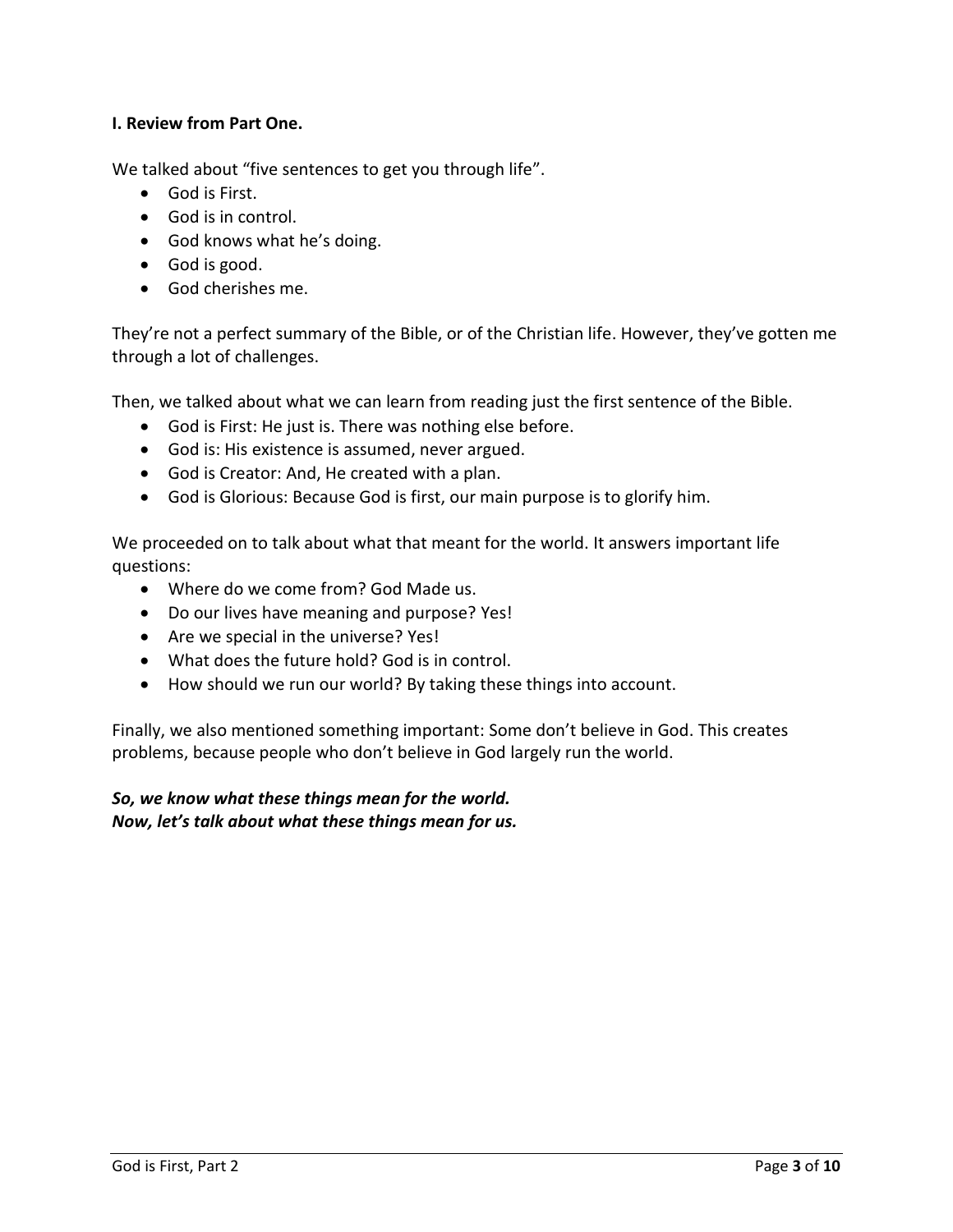### **II. What does this mean for us and our church?**

#### **A. Because God if first, God's values displace our values.**

Some of our readers like math and science. Others like more practical things. Let's cater to the math and science folks for just a moment.

We can discuss our relationship with God using two simple mathematical formulas.

### **Formula #1**

 $God > us$ 

(God is greater than us)

### **Formula #2**

If God > us, then God's values are greater than our values.

From the first time we meet God, we start to learn his values. What are values? Values are the things that are valuable to someone. In other words, what's important? What's good? What's bad? What's desirable? What's not?

Because God is first, God's values displace our values.

- If something is valuable to God, it should become valuable to us.
- If something makes God happy, at some point, it should make us happy.
- If something makes God unhappy (or, even angry), at some point, it should make us unhappy (or, even angry).

*OK, so how do we find out what God's values are?* We learn about God's values by studying his Word, the Bible. That's something else we learn from the first sentence of the Bible. God uses words to communicate with us. So, we want to learn the words. That's our message for next time.

For now, we're asking the question, "What does this mean for us and our church?" Let's move on to our next point in this section:

### **B. When God's values displace ours, it affects our actions.**

It changes our actions in two ways.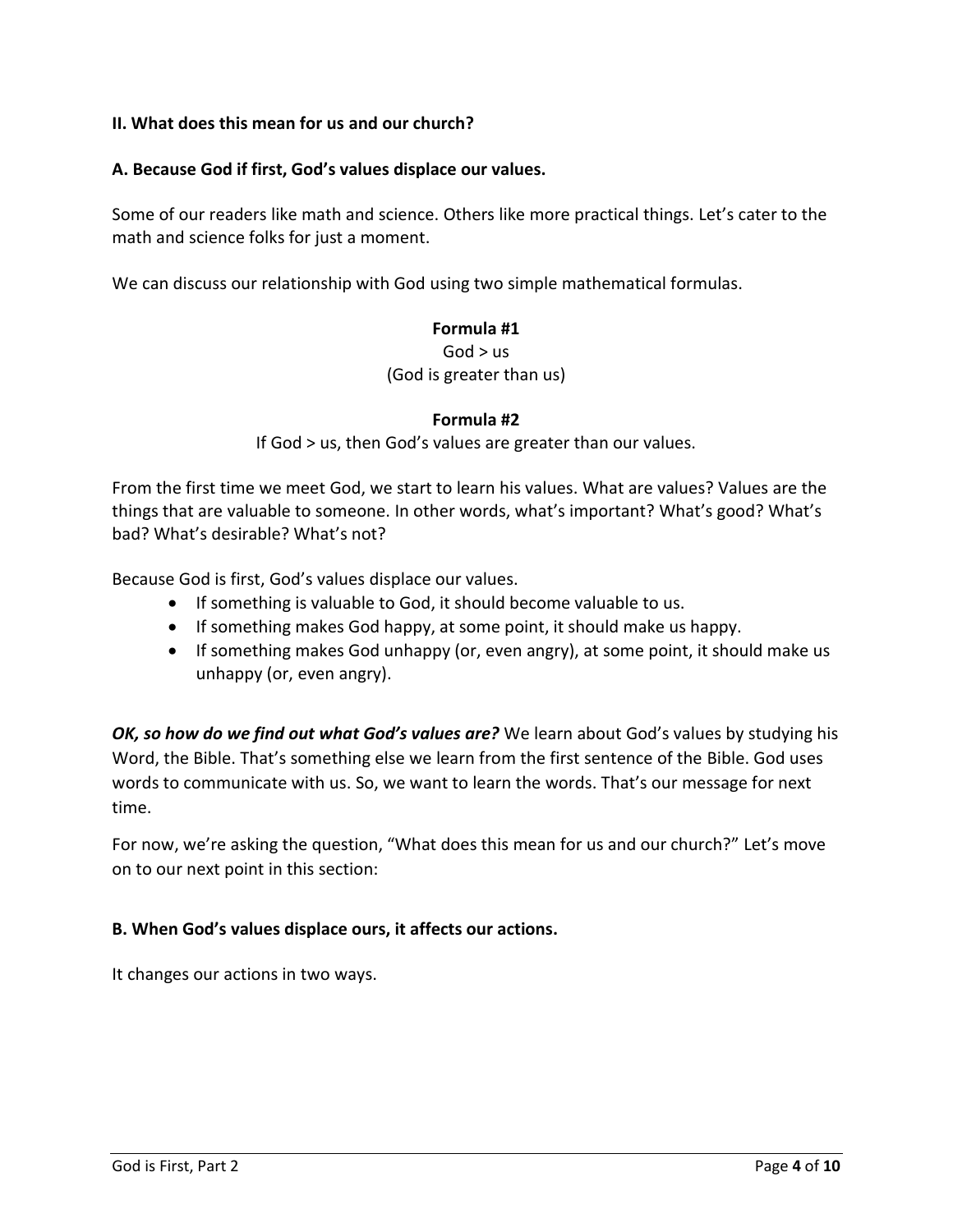## *First, it changes how we treat God and others.*

"He has shown you, O mortal, what is good. And what does the Lord require of you? To act justly and to love mercy and to walk humbly with your God (Micah 6:8)."

God is a God of justice. God loves it when we treat others around us fairly and justly.

God is a God of mercy. He loves it when we treat others with mercy. As a practical matter, that means, he forgives, helps us in our need. So, we forgive others, and we try to help others in their need.

I while back, I gave a message for Labor Day weekend about the work of God. In that message, we learned an amazing fact about God: *God is humble.* Humility means that someone turns out from themselves and values others. One way humility is expressed is in service to others.

When God created our world and our universe, he became a servant of the things he created. The sun must rise and set on Schedule. Somebody has to make that happen. God did just that; He committed himself to make it happen. God commits himself to make the universe run for our benefit, because he is humble. So, he loves it when we walk in humility.

Humility tells us that God is first. Humility then tells us something amazing. After we put God first, we begin to value others. We begin to serve others.

Here's an old saying: There is a path to JOY:

**J**esus, **O**thers, and then, **Y**ou.

If you can keep things in that order, you have joy. If you reverse the order, you don't have joy. And you have a totally meaningless word: YOJ. Perhaps a new kind of soft drink?

Anyway, there are some traditional ways of putting God first. Let's talk about those.

### *The second way that things change is: It changes how we use our resources.*

-We understand that our resources come from God and are part of God's plan.

"Honor the Lord with your wealth and with the firstfruits of all your produce… (Proverbs 3:9-10)"

We believe that God made us to be like him. He has filled our world with all kinds of practical ways to do that. We learned back on Labor Day that God works. It was a lot of work creating the universe. It's a lot of ongoing work to take care of it. So, when God created Adam and Eve,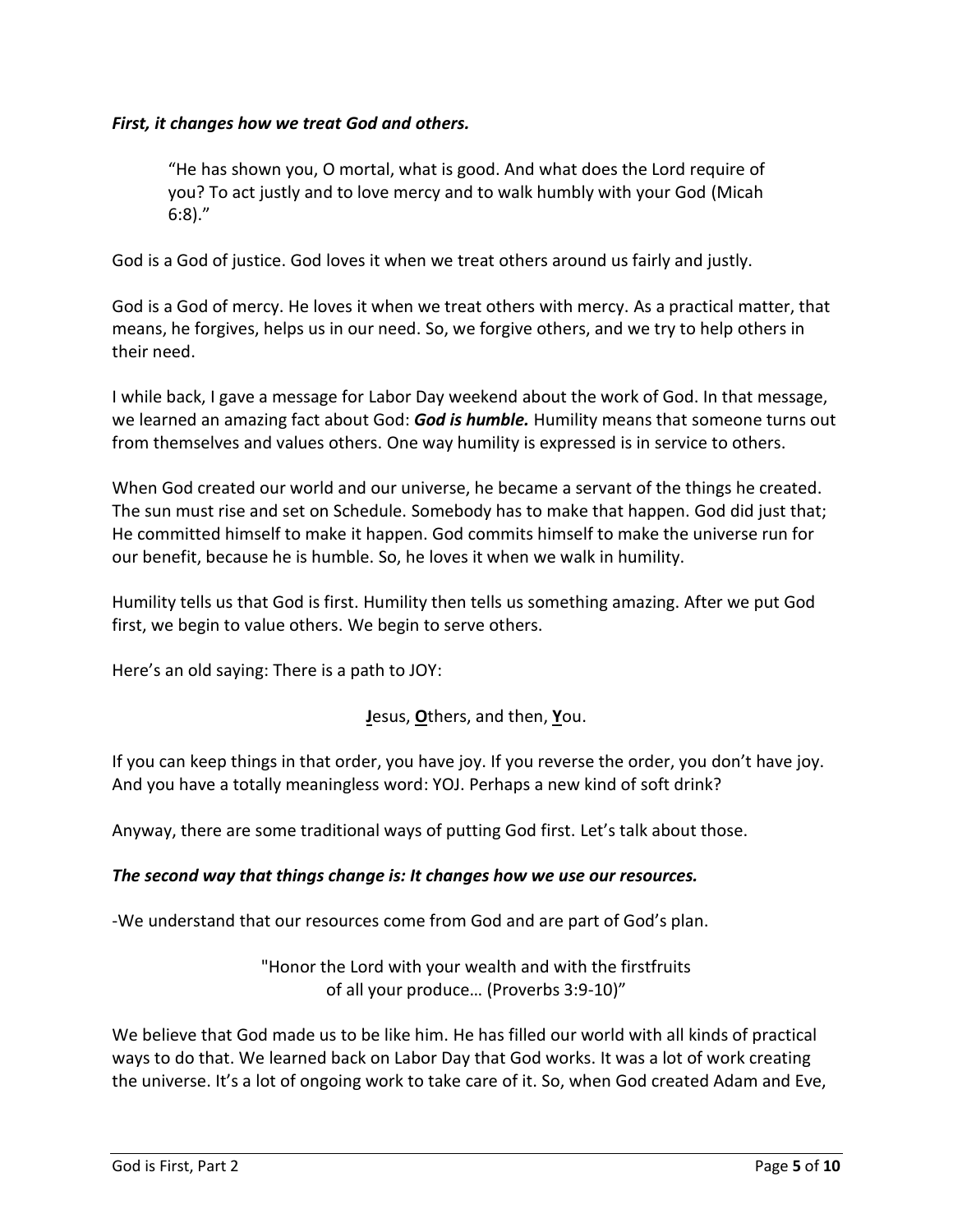he put them in the Garden. We're told he put them there "…to work it and to take care of it" (Genesis 2:15).

Another quality of God is his generosity. God gives generously to us. He allows us to keep *what we need* to live and to be happy. Then, he commands that we give the first, the best, of our resources back to him - What he calls the "first fruits". So, he allows us to be like him by following his example of generosity.

In churches, we sometimes talk about the three "Ts" of giving:

Time, Talents, and Treasure.

There are questions about the way people gave in old testament days verses how we give today. In ancient days, the people were commanded to Tithe: to give 10%. Some say that's still the standard. Others say we have a higher standard today: Generosity – We're told to give generously.

We'll have to cover the whole topic of giving another day, but for now, God wants our best.

- The best of our Time.
- The best of our Talents.
- The best of our Treasures.

So, God is First. We've learned some important things about what this means to us and our church. Because God is first, God's values displace our values.

- God is greater than us, so God's values are greater than ours.
- We learn God's values by studying his word, the Bible.

When God's values displace our values, it affects our actions.

- It changes how we treat God and others.
	- o We love justice and mercy.
	- o We walk humbly with our God.
- It changes how we use our resources.
	- o We give of our time, our talents, and our treasures.
	- o And, we give generously.

So, now we move on to our next major point.

## **III. Why is this sometimes hard?**

Because it is.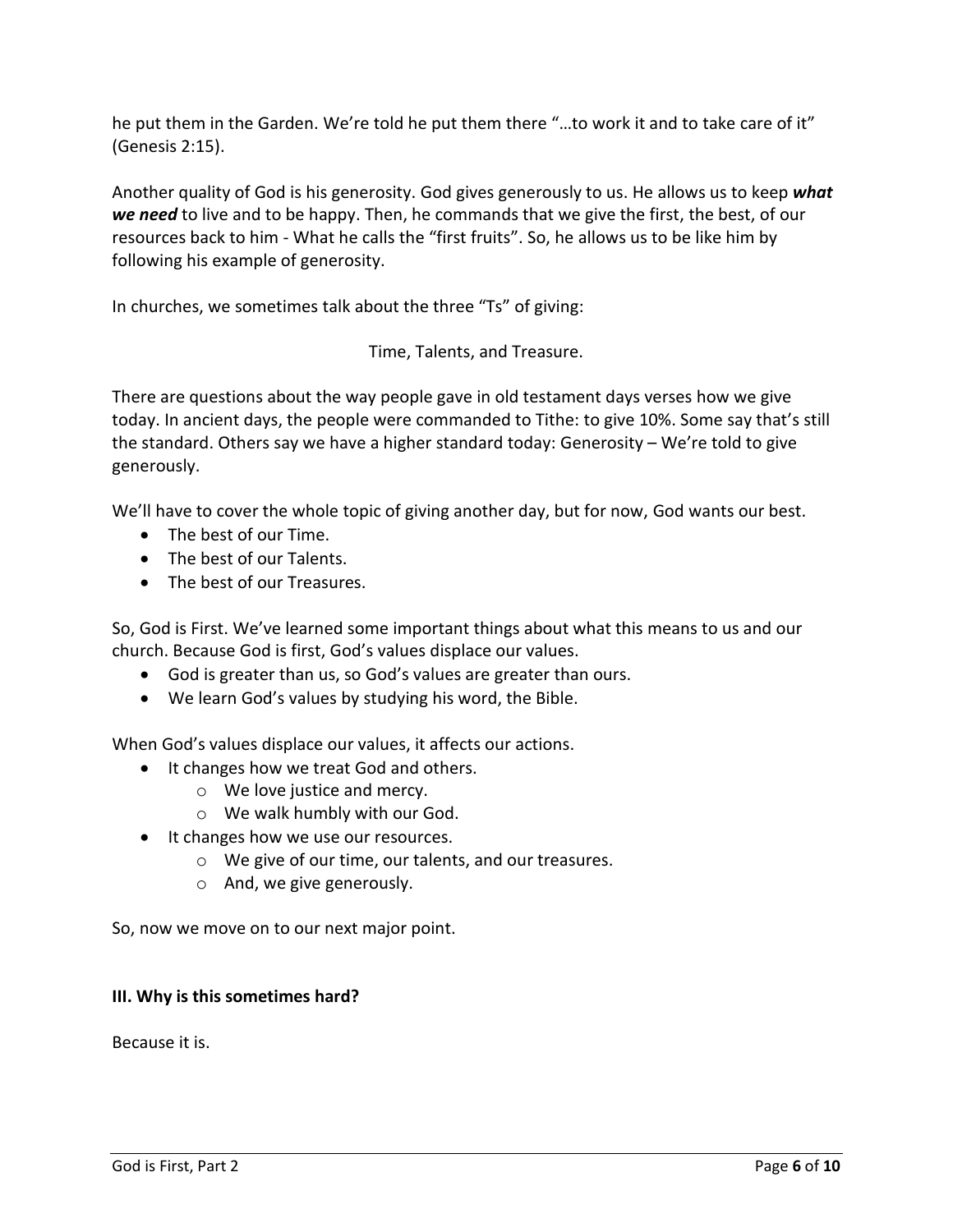It's always easier to keep than to give. It's always easier to hoard than to be generous. Putting God first is often hard. The question isn't, "How do we make putting God first easy?" The question is, "How do we find satisfaction in putting God First? - How do we find satisfaction in doing something that's often hard?" So, let's look at this question from that perspective.

How do we do that?

## **A. We need to understand Grace.**

Most people think that they must do good works to earn God's favor. The problem is, when have we done enough works? We become the proverbial mouse on the wheel. We just keep running and running and running.



It gets tiring.

Other people don't understand the size of God's love and forgiveness. They think that God is just waiting to hit them with lightning bolts. Again, that gets tiring. It's tiring to live your life in fear. Grace teaches us that, when someone accepts Jesus Christ as their Savior, their motivation changes. If God gives them a direct command, and they disobey, God doesn't send punishment. He says, "I love you, and I forgive you."

If you don't understand that, your life is like a rat's wheel.

Another quick note: Sometimes people find themselves in rough situations. It's hard to give generously if your spouse isn't on board with your faith. We get that. *Grace says, "do the best you can."*

Here's another reason we miss out on satisfaction:

## **B. We don't understand the idols.**

There are lots of voices surrounding us, telling us that other things should be first - I've been calling them the idols; the other voices. There are lots of them.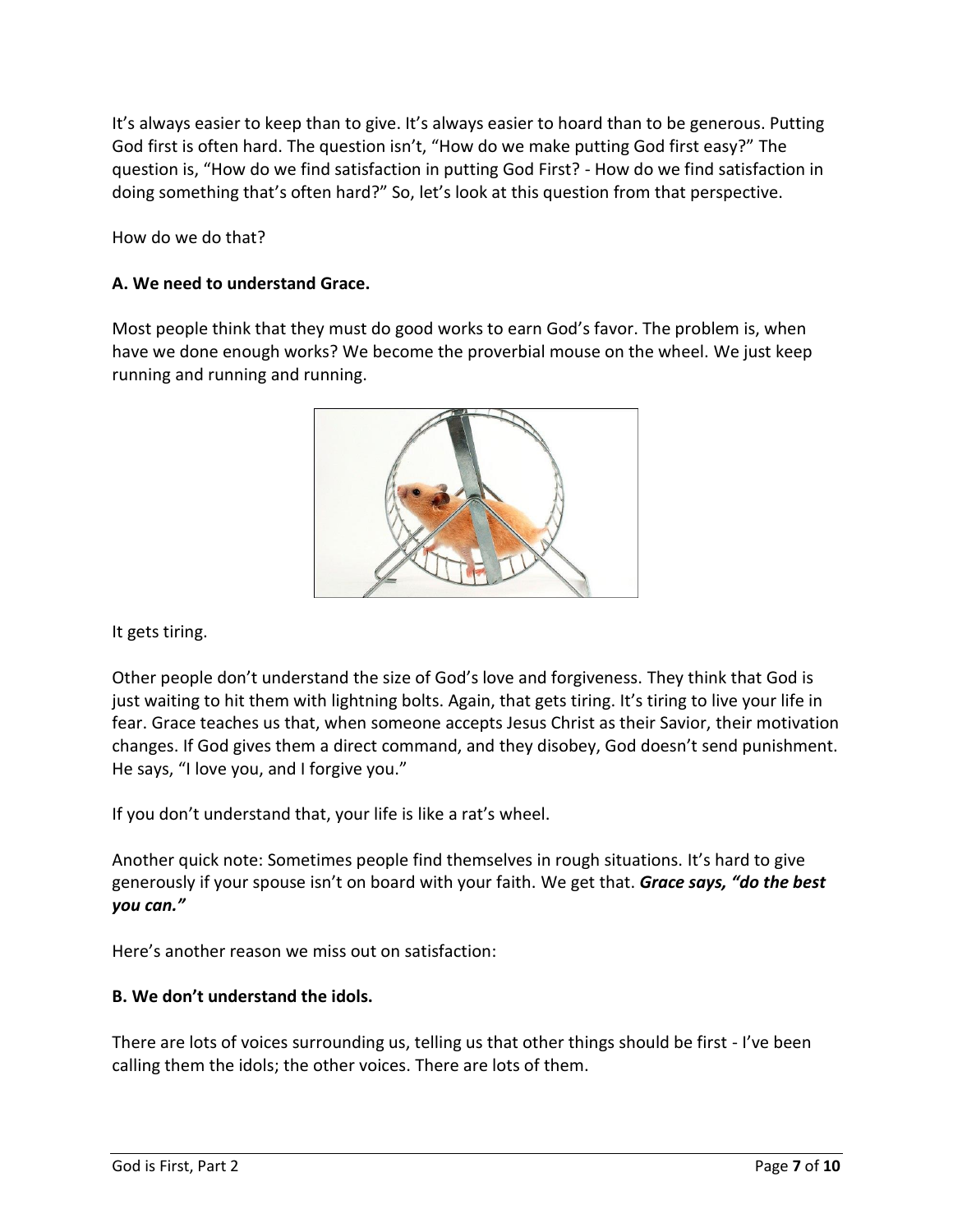Recall something we said in the last lesson: There are many in the world who don't believe in God. Well, add to those that there are many in the world who don't want to put God first. The other voices can be very compelling. You only have to turn on a TV to get thousands of suggestions for ways to spend your time, your talents, and your treasures. Rarely to they involve God.

Putting God first has a cost. Putting money into God's treasury means the money isn't in our pockets. It requires us to be much more careful about budgeting. In order to say "yes" to God, we have to say "no" to the other voices. It can be hard. However, you recall the verse from Joshua:

"Choose this day whom you will serve. (Joshua 24:15)"

At some point, you must make a choice. Here's another challenge:

## **C. We need to understand the symbols God has given us.**

For example, consider the Sabbath:

"Remember the Sabbath day by keeping it holy. (Exodus 20:8")

Once again, there is discussion about whether we honor the Sabbath the same way in the New Testament Age that people were commanded to honor it in the Old Testament age. Here's my personal opinion: We're told in the first chapter of the Bible that God took one day out of seven. Today, we reserve at least one day to worship.

Friends, this is important.

*Here's where an understanding of idols comes in.* I once had a friend who faithfully brought his family to church every Sunday - with one exception. His daughter in high school showed some talent in Softball. He got the idea that someday, she would get a college scholarship. So, when a game took place on Sunday, she went to softball. His wife wasn't on board with his faith, so there was only one driver. That meant that his other children went along, too. This happened in growing amounts as his daughter was required to go to more and more games.

Then, the time came for the scholarship.

Unfortunately, no one told this man's daughter that, to get a college scholarship, you need more than athletic talent - You also must maintain your grades. Her grades weren't very good, so, no scholarship. Upon graduating from high school, she moved in with a drug addict who was 15 years older than her. The other kids all fell away from the faith. The wife was never won over.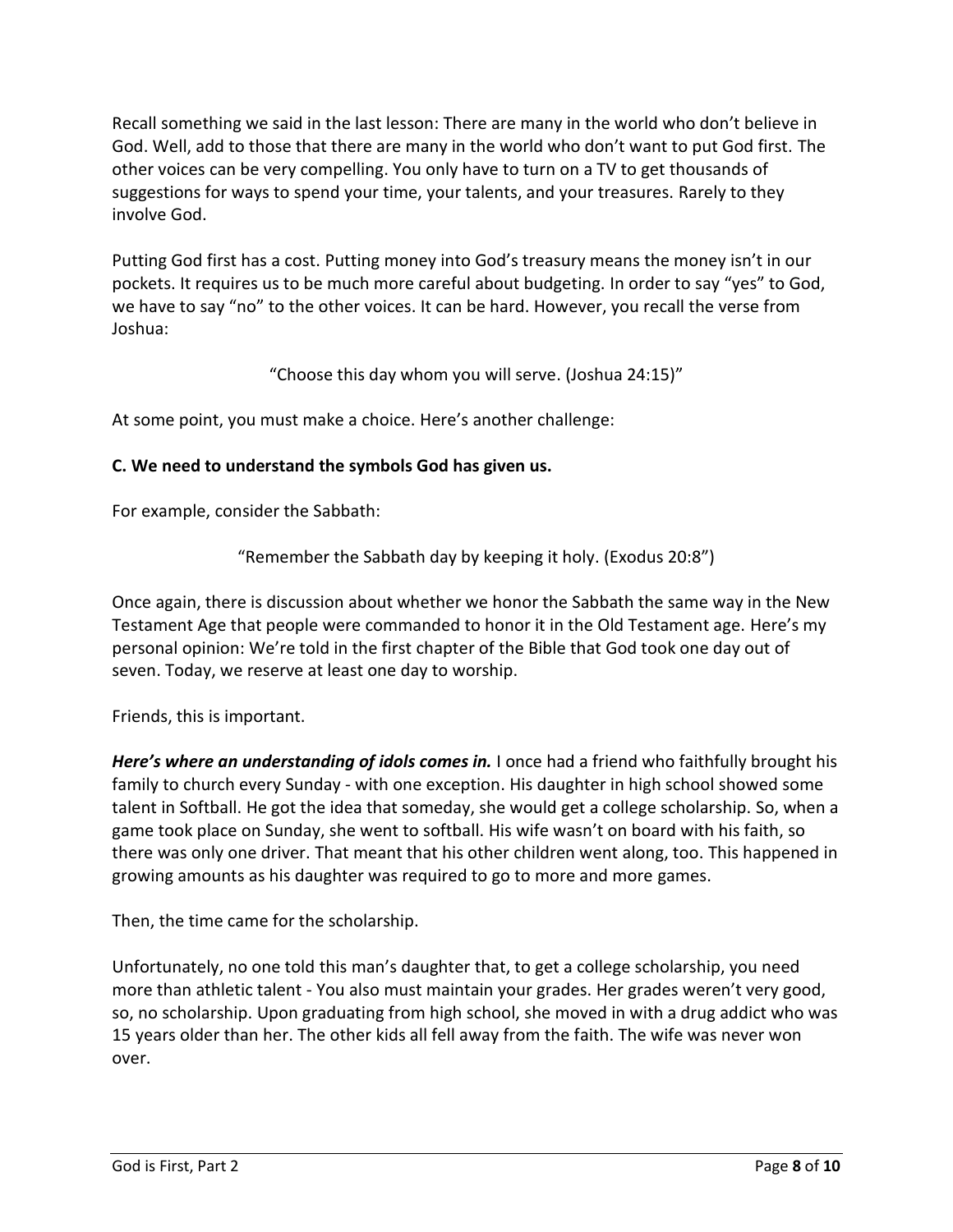There's a warning here for all of us. Many who call themselves "Christian" hold the following value:

# *God is first. (Until something else is.)*

If you hold that value, there is a group of people who will see it right away - Your family.

## *Friends, you need to be in church. Your family needs to be in church.*

It's important to turn away from the idols that tell us to put other things before God. It's important to do it for yourself. If for no other reason, do it because of the example it shows to our families, our neighbors, and anyone else who looks at us. The Sabbath is an important symbol that we must learn to understand.

One more quick point before we close: Another symbol that God has given us is our church building. When the people of Israel returned from their deportation from Babylon, they were a little slow to fix up the temple. They fixed up their own homes first.

We're told in the Book of Haggai:

Then the word of the Lord came through the prophet Haggai: "Is it a time for you yourselves to be living in your paneled houses, while this house remains a ruin? (Haggai 1:3-4)"

The way we think of our local house of worship reflects the way we think about God. If the building is in disrepair, if the furnishings look broken down, and we don't see it or care, it says something. The prophet Haggai looked at his friends and asked a simple question:

## *Is your house nicer than God's house?*

You see, if God is greater than us, then God's house is greater than our house. And once again, there is a group of people who see - Newcomers, people in the community. As we try to reach out to our community, it matters what our building looks like. That's why we spend money on our building. It's appropriate and good to do so.

### **Conclusion**

So, we know that God is first. What does that mean to us and our church?

It means that God's values displace our values.

God is greater than us, so God's values come first.

When God's values displace our values, it affects our behavior.